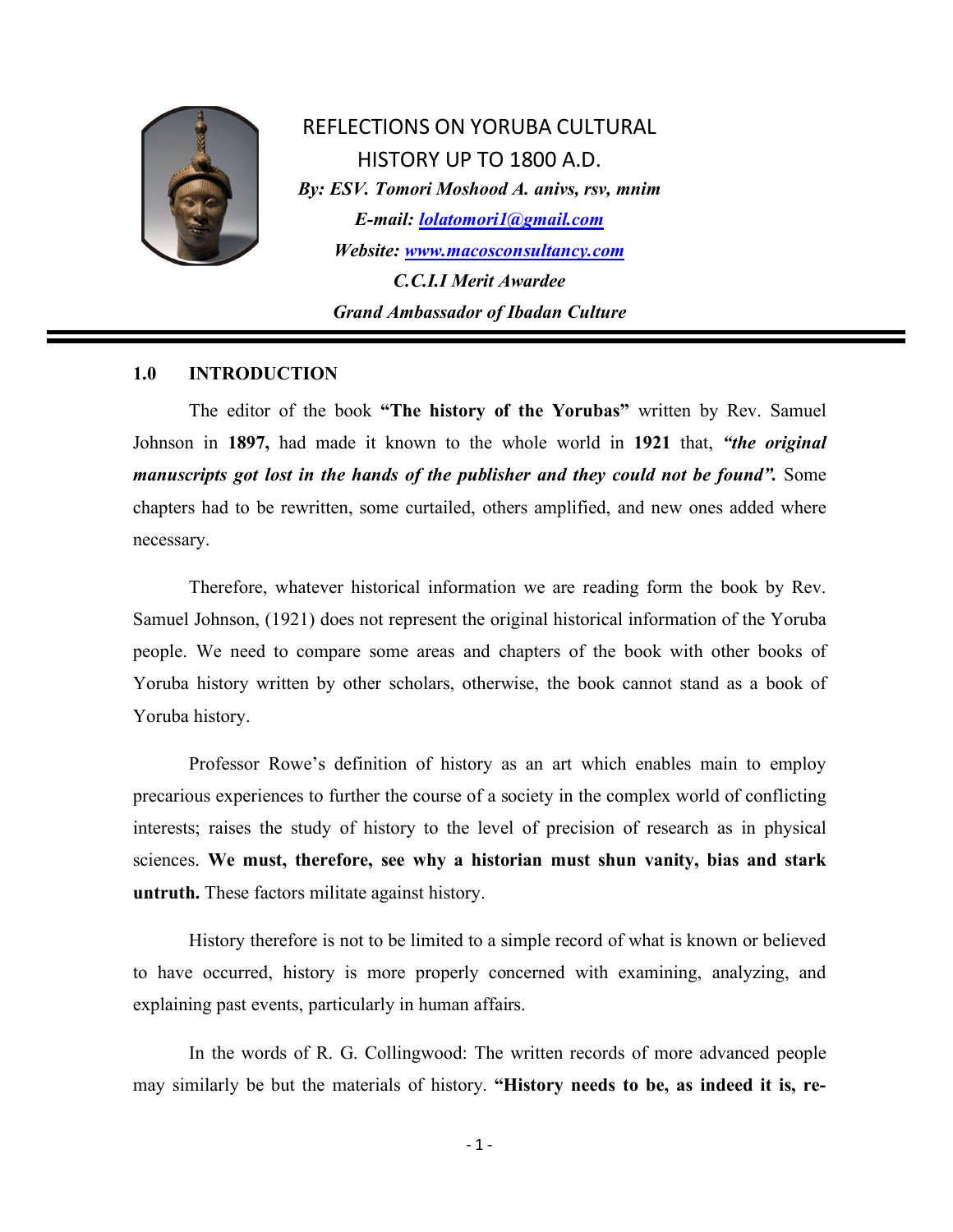# **written from time to time and past events revalued in the light of fresh developments and new ideas"**

A knowledge of the Yoruba past must be gleaned from myths, legends, folk-takes, praise-songs and the like, all of which are rapidly being forgotten by all the younger generations according to Professor Lloyd P.C.

Thus, in an attempt to write about the founding of the Ancient City of Ife and the foundation of Yoruba kingdoms, it appears pertinent to recount such knowledge as well as what some ancient and contemporary historians have written about this subject.

#### **2.0 ACKNOWLEDGEMENT**

The author of this paper is grately indebted to the invaluable intellectual contribution of; Chief Omotoso Eluyemi, an historian and archeologist; Professor I.A Akinjogbin, Oluremi I. Obateru, Ambassador M.O. Ogunmola (Otun of Oyo), Emeritus Professor Bolanle Awe, Oba I.B. Akinyele, Mrs. Kemi Morgan, Rev. Samuel Johnson and Professor Dele Layinmola including Professor Saburi Biobaku, Professor J.A. Atanda and Professor Akin Mabogunje.

All of these scholars and traditional historians agreed that **Oduduwa** is regarded as **the first king of Ile-Ife.** There is also evidence in tradition that after the death of **Oduduwa,** the monarchial system of government which he established was continued. Names of **Oduduwa's** successors to the throne of the Ile-Ife survive in tradition in varying forms. It is even believed that the other kingdoms which became prominent in Yoruba history were either offshoots 0of royal house at Ile-Ife or they copied the system of government established in that **kingdom of Oduduwa.** This partly explains why the majority, if not all, of the **traditional rulers** in Yorubaland trace their origin directly or ultimately to Oduduwa and Ile-Ife.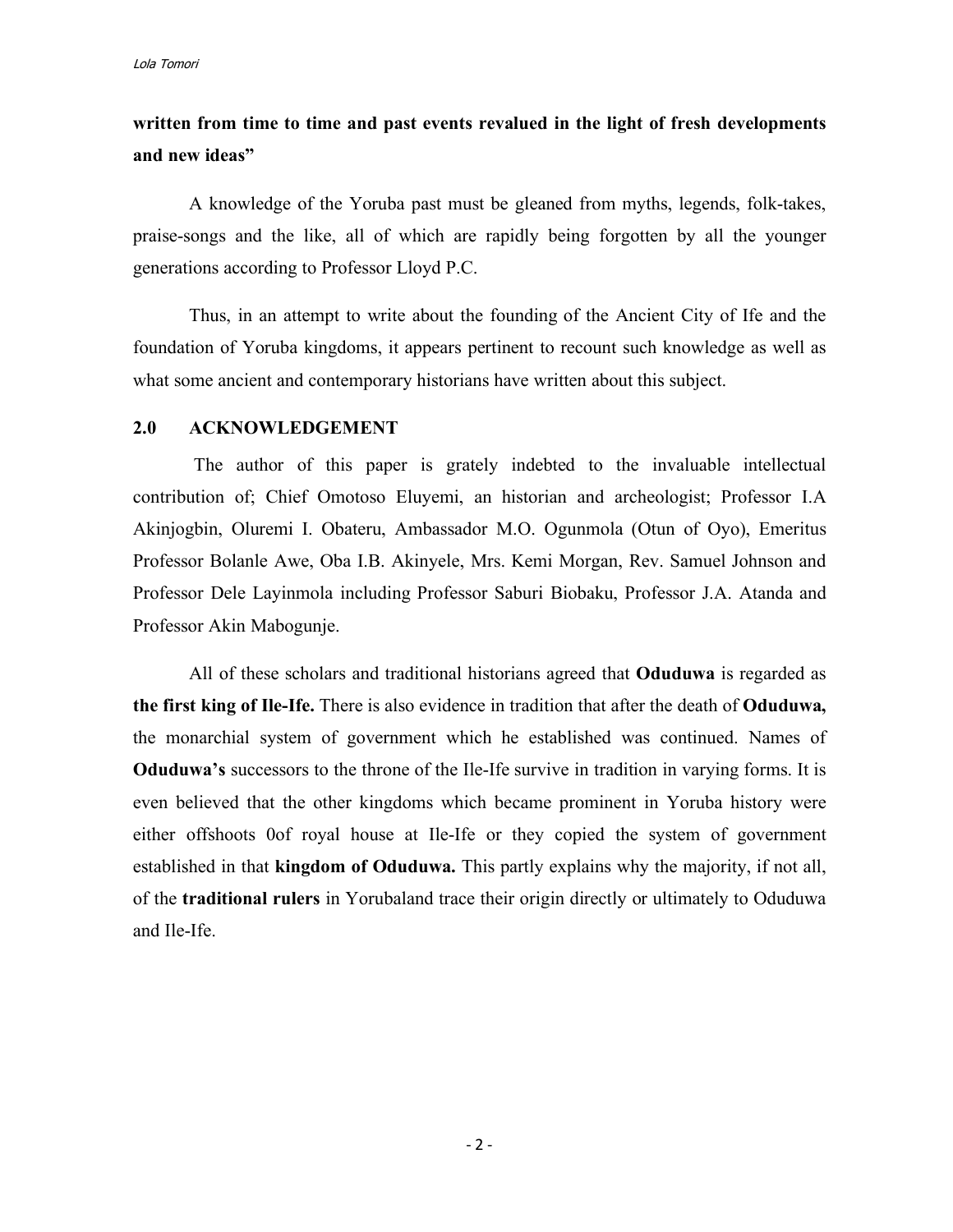#### **3.0 ODUDUWA IN ILE-IFE (1086-1150)**

Like Maryan and early dynastic Egyptian cities, Yoruba cities evolved in a stable political environment created by immigrants headed by Oduduwa. The new comers established in the  $11<sup>th</sup>$  Century (1086-1150) the most indigenous political systems ever found in pre-industrial societies. Classical Yoruba government system was not only hierarchical but also representatively democratic by any pre-industrial society standard.

The system of government differs from one community to another. It also varies in structures from leadership to the governed. When Oduduwa got to Ile-Ife, he met thirteen (13) Aborigines communities which he compressed to five (5) e.g. **Iremo, Moore, Ilode, Ilare and Okerewe**. Within each quarter there are compounds. Within each compound, there are family lineages. Land belongs to family lineages. To own land in Ife, one must belong to a family.

Information has it that scared kingship was to the Yoruba Aborigines. Apparently, the kingship institution was elaborately or highly developed among the **Oduduwa group,** the new comers who ruled Yorubaland between 1086 and 1150AD. The higher status of their institutions coupled with the elevated socio-political plan on which the newcomers (Oduduwa group) were placed by the aborigines as a result of the former superior culture, higher intelligence and greater military powers almost certainly aided the rise of Yoruba cities: on account of the charismatic personality of the new kings, the great palaces become pole of attraction for the inhabitants of the neighboring aboriginal villages and hamlets.

Yoruba cites cannot be ruled out, the rise of most of them appears to be organic, that is natural through the voluntary migration or movement of a large number of the aboriginal population to the royal capitals of the new rulers magnetized by their charismatic attributes.

#### **4.0 CONFLICTING ACCOUNTS OF DIRECT SONS OF ODUDUWA**

According to the **Alake** and paramount ruler of Egbaland, Oba Adedotun Gbadebo, **the Ooni is first among Yoruba monarchs**. He **identified ego as the cause of disunity among monarchs in Yorubaland**. (The Nigerian Tribune of Monday, February 8, 2016). He then listed the five (5) principal Obas in Yorubaland classified on a **supremacy basis as follows:**

- 3 -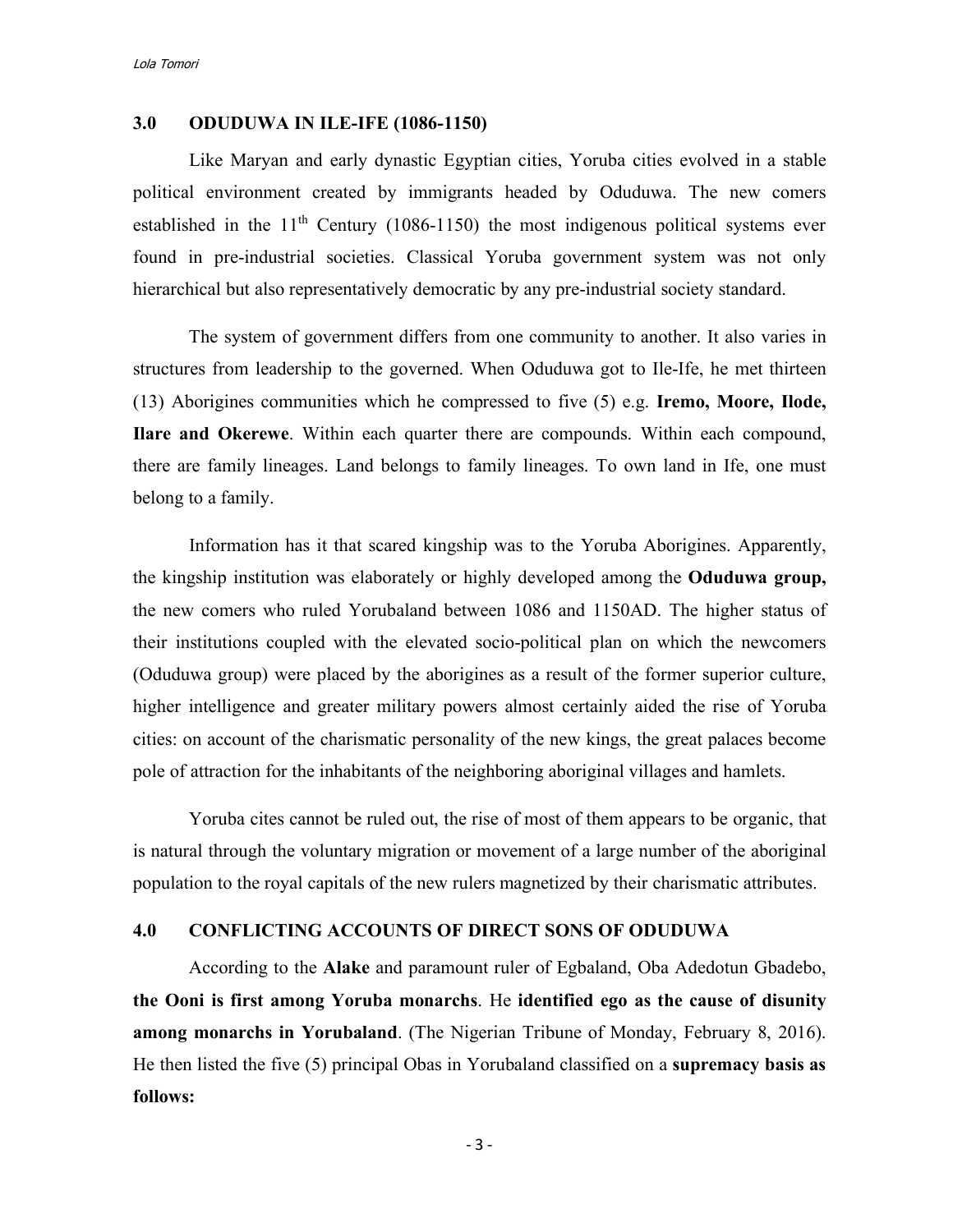- (i) The Ooni of Ife,
- (ii) The Alaafin of Oyo,
- (iii) The Oba of Benin,
- (iv) Alake of Egbaland
- (v) The Awujale of Ijebuland.

According to Rev. Samuel Johnson's book "The History of the Yoruba" published in **1921.** The **children of Oduduwa** classified according to **age and seniority** in the family of Oduduwa after **Okanbi the eldest**; but not the father of these seven (7) children as popularly claimed by Obas and scholars in Yorubaland.

- (i) The mother of the Olowu of Owu,
- (ii) The mother of the Alaketu of Ketu
- (iii) The King of Benin
- (iv) The King of Ila
- (v) The Onisabe of Sabe
- (vi) The Olupopo of the Popes, and
- (vii) Oranyan, the First Alafin of Oyo

# **4.1 Correcting Some Historical Errors:**

- (a) According to Oluremi I. Obateru (2003), former Head of Ibadan Polytechnic Town Planning Department, (Now late), said, **the historical error regarding Oranyan is noteworthy**. It was **Oranyan who founded the kingdoms of Benin and Oyo**. He first founded Benin Kingdom in **1170** and put his son **Eweka I** in charge when returning to Ile-Ife. From Ile-Ife, he again moved northwest to found Oyo Kingdom between **1200 and 1300**. He returned to Ile-Ife where he died leaving his two children, Dada Ajuwon (a.k.a Ajaka) and Songo to consolidate the kingdom. However, he became the fourth  $(4<sup>th</sup>)$  King of Ife before he died. So, Oba of Benin was a grandson of Oduduwa
- (b) In the two list **Owa Obokun** was missing. **Owa Ajibogun**, the paramount ruler of Ijeshaland was a direct son of Oduduwa whose mother was **Saparakunmi**. He also went to **fetch sea-water with Aremitan**, the founder of **Idanre** to cure Oduduwa's blindness. Hence, he was given the nickname "**Owa Obokun**".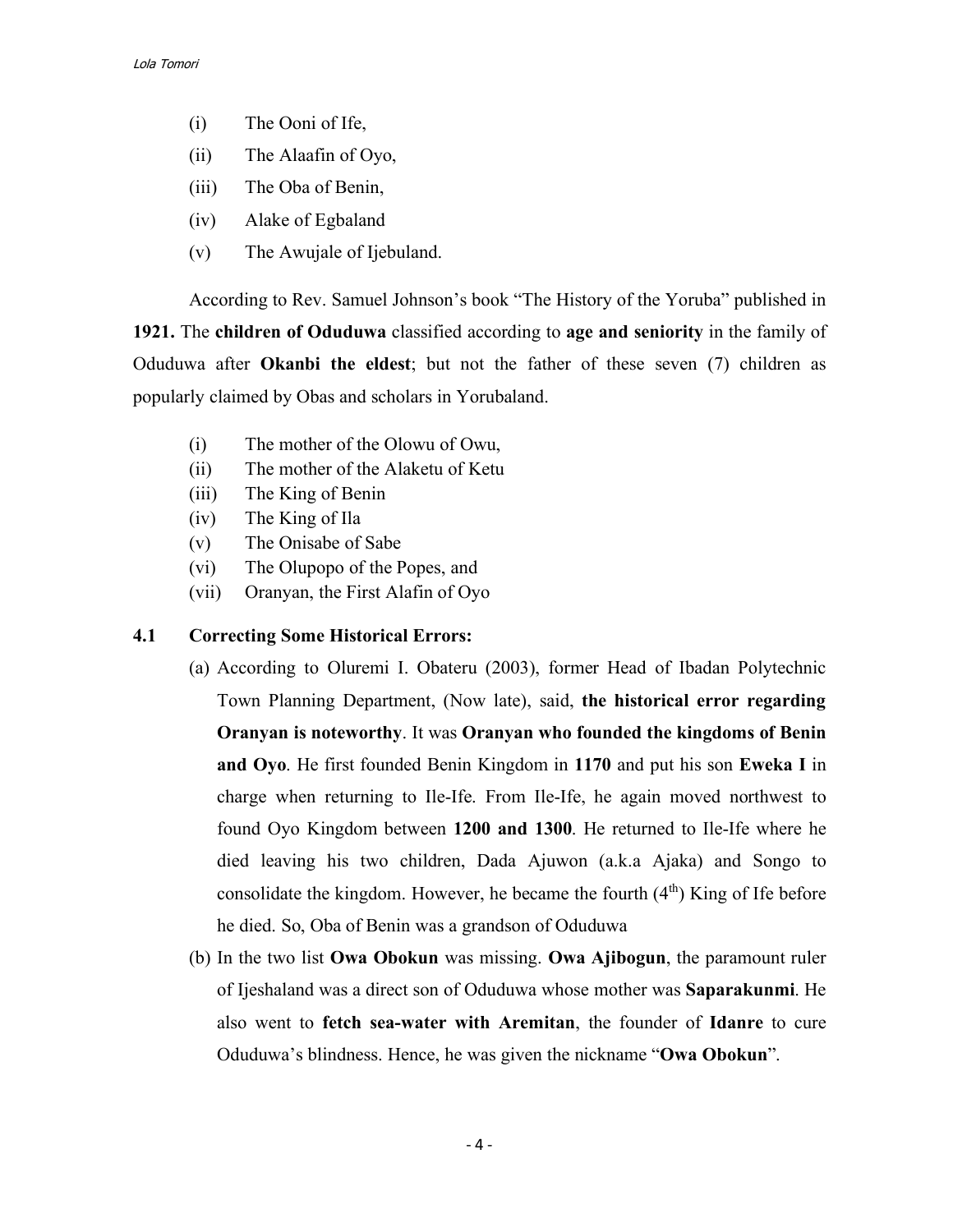According to Chief (Alfa) Samuel Ojo Bada in "Iwe Itan Saki published in **1937** and reprinted in 1986, both were led by **Ajabadi**, the son of **Owafonran or (Ore Otun).** Owafonran was the father of **Yemoja** who was the **mother of Oranmiyan Odede**. Thereafter, **Ogun** who has been **Regent on Oduduwa throne** returned to Ire-Ekiti where his son, **Ogundahunsi was installed king in 1192A.D.** before returning to **Asabari Hill** in Saki, founded by him. He died there (see Tribune pg. 22 of Tuesday, 16 July, 2019).

**(c)** About **Awujale** of **Ijebu-Ode** by name, **Lagborogan**. He was the son of Oduduwa through **Gborowo** his mother and the daughter of **Olu-Iwa** who claimed to have come from **Waddai** (the present day Chad) and passed through Ife to found Ijebu Ode. **ARISU** succeeded Olu-Iwa before Lagborogan migrated to Ijebu-Ode

The paramount Ruler of **Remo Kingdom** migrated together with Lugborogan before the parted ways to found Ijebu Remo. The ruler of Ijebu-Remo migrated from **Iremo quarters of Ile-Ife**.

**(d)** As regards the founding of **Ibadan** by **Lagelu**, he was **Jagun Oshin of Ife kingdom** who fought along with **Agura of Gbagura** to support **Olofin Ogunfunminire**, also from the royal family of **Sooko** when the Benin army invaded Iddo in Lagos. **Lagelu thereafter, migrated to Ibadan as Jagun Oshin while Oyo was returning from exile at Gbere in Ibariba country** (1530-1542). Obalokun (1590-1600) the father of Alaafin Ajagbo (1600-1658) conferred Jagun of Oyo Kingdom on Lagelu a.k.a. Oro-apatamaja. Thereafter **Alaafin Ajagbo** established the institution of Aare-Ona-Kakanfo in **1640** while Alaafin Sango, the second son of Oranmiyan reigned in the  $13<sup>th</sup>$  century A.D. Therefore, Lagelu did not found Ibadan during the reign of Alaafin Sango as claimed by I.B. Akinyele (1911) and quoted by Alaafin of Oyo, Oba Adeyemi III.

# **5.0 DIRECT SONS AND DESCENDANTS OF ODUDUWA:**

All Yoruba sub-groups are unanimous in their claims of descent from a common ancestor ODUDUWA. This is unlikely to be completely true. What probably happen, according to Oluremi I. Obateru (2004) was that the early provincial rulers descended from Oduduwa. The most comprehensive list of Yoruba kings was on page 18 and 19 of Omotoso Eluyemi's Book- "This is Ile-Ife published in 1986. Omotoso Eluyemi, an historian and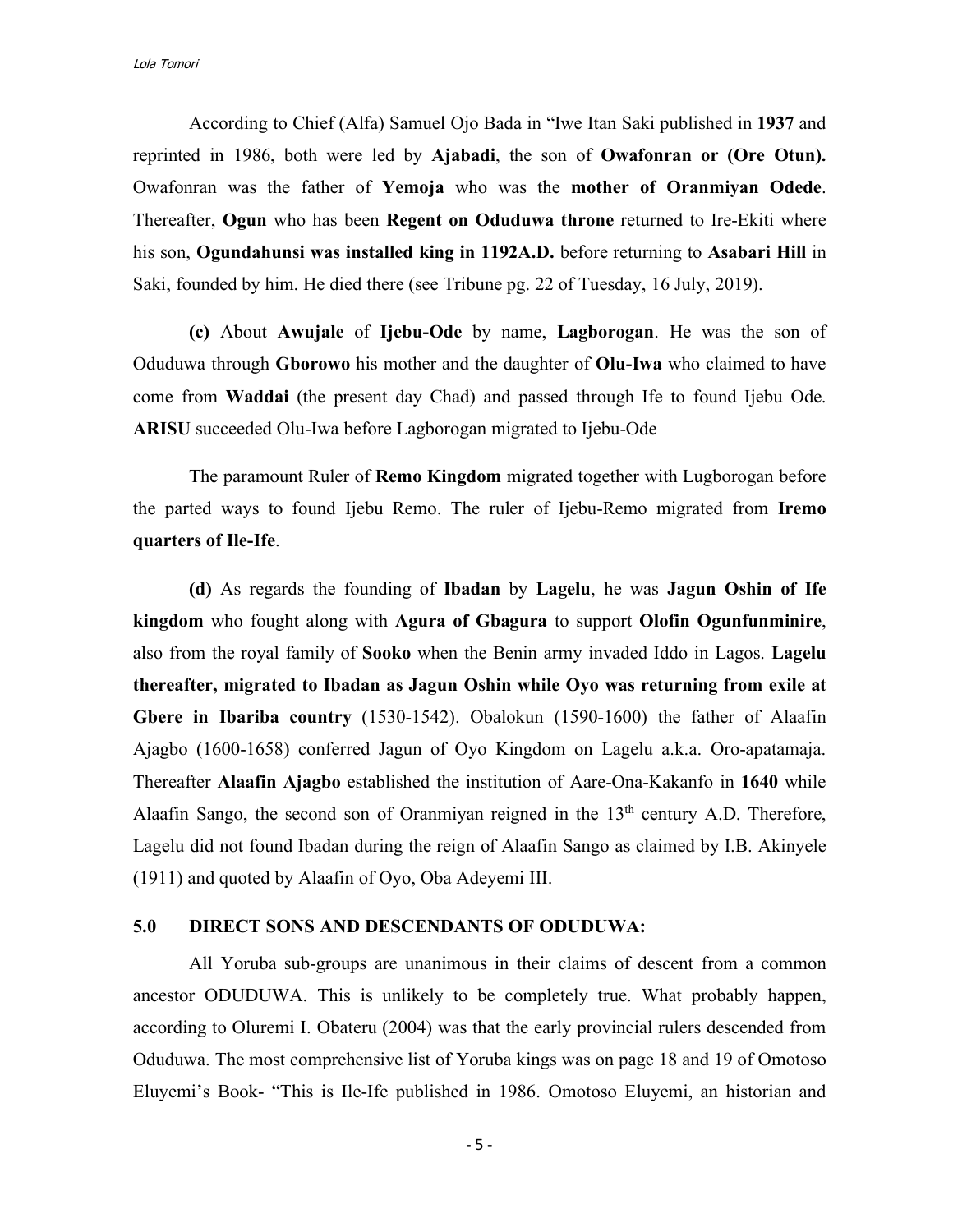archeologist, asserts that the children and grandchildren of Oduduwa who left Ile-Ife to found other Kingdoms were:

| S/N | <b>THE CHILDREN</b> | <b>KINGDOMS</b>      | <b>WIFE/DAUGHTER OF</b>     |  |
|-----|---------------------|----------------------|-----------------------------|--|
|     |                     |                      | <b>ODUDUWA</b>              |  |
| 1.  | <b>AJIBOSUN</b>     | Olowu of Owu         | Lawuni Iyunade (Daughter    |  |
|     | (Asunkungbade)      |                      | of Oduduwa)                 |  |
| 2.  | <b>SOROPASAN</b>    | Alaketu of Ketu and  | Daughter of Oduduwa         |  |
|     |                     | Ake                  |                             |  |
| 3.  | <b>AJAGUNLA</b>     | Orogun of Ila        | Adetinrin Anasin (Wife)     |  |
|     | (Ifagbamila)        |                      |                             |  |
| 4.  | <b>ORAMIYAN</b>     | Alaafin of Oyo       | Yemoja (Daughter of Ore-    |  |
|     | (Odede)             |                      | Otun known as Owafanran)    |  |
| 5.  | <b>AJIBOGUN</b>     | Owa of Ilesha        | Saparakunmi (Wife)          |  |
| 6.  | <b>LUGBOROGAN</b>   | Awujale of Ijebuland | Gborowo (daughter of Olu-   |  |
|     |                     |                      | Iwa) - Founder of Ijebu-Ode |  |

# **(A)DIRECT SONS OF ODUDUWA**

*Sources:*

*1. Omotosho Eluyemi in this Ile-ife (1986)*

*2. Chief (Dr.) Fabunmi M.A. in Ife: The Genesis of Yoruba Race (1985)*

*3. Prince Adegbola Adelegan in Ile-Ife: The Source of Yoruba Civilization (2009)*

*4. Oloye Alfa Samuel Ojo Bada in iwe itan saki (1937, 1954, 1966 and 1986).*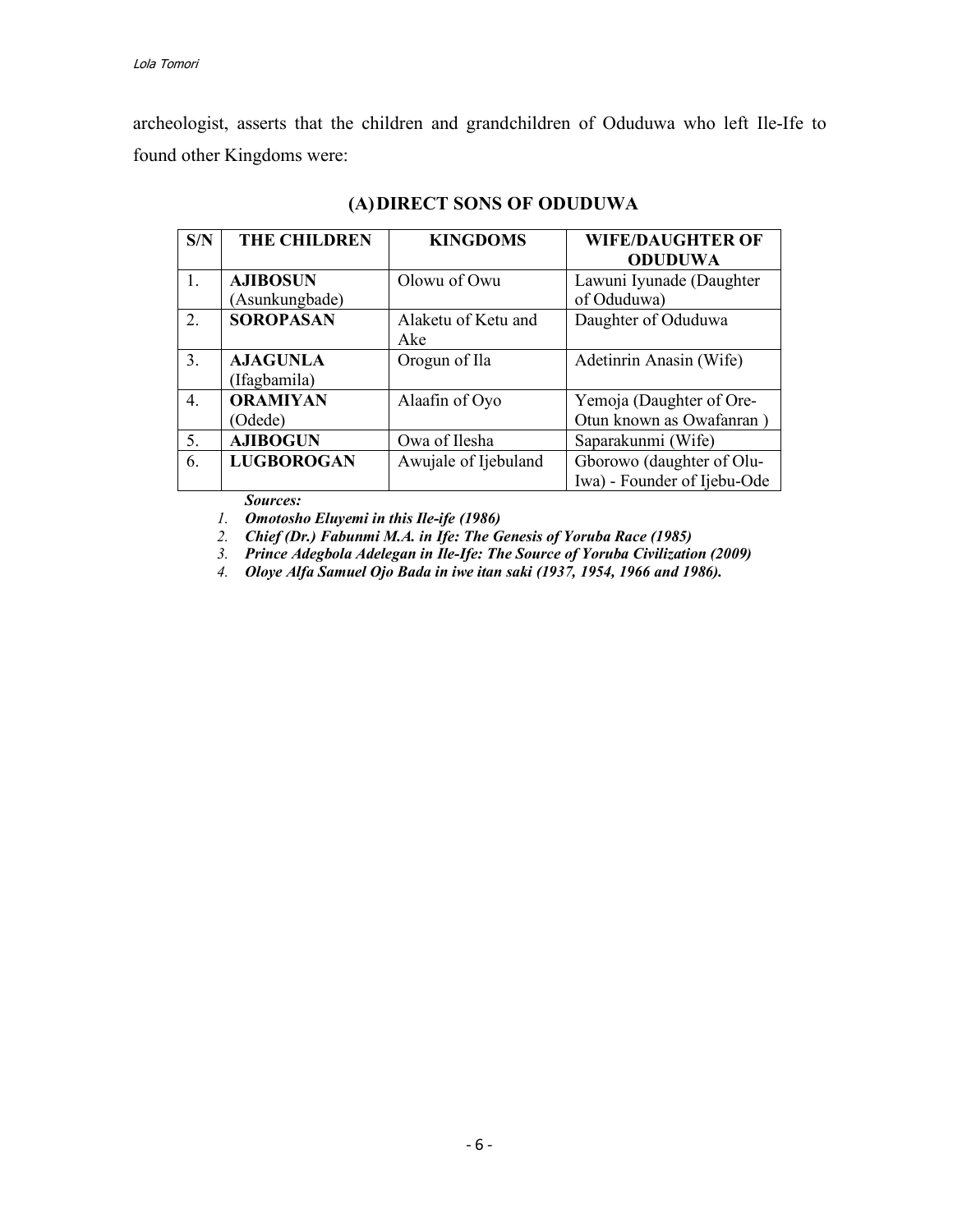| S/NO             | <b>CHILDREN &amp;</b>                                     | <b>KINGDOMS THEY FOUND</b>           |  |  |
|------------------|-----------------------------------------------------------|--------------------------------------|--|--|
|                  | <b>GRANDCHILDREN</b>                                      |                                      |  |  |
| 1.               | Oranmiyan (Odede)                                         | Who founded Benin and Oyo Kingdoms   |  |  |
| $\overline{2}$ . | Ajagunla (Ifagbamila)                                     | The Orangun of Ila                   |  |  |
| $\overline{3}$ . | Soropasan                                                 | The Alaketu of Ketu (Now in Benin    |  |  |
|                  |                                                           | Republic)                            |  |  |
| 4.               | Ajaleke                                                   | The Alake of Egbaland                |  |  |
| 5.               | Ajibogun                                                  | Owa of Ilesa                         |  |  |
| 6.               | Lugborogan                                                | The Awujale of Ijebu-land            |  |  |
| 7.               | Obarada                                                   | A Kingdom In Benin-Republic          |  |  |
| 8.               | Oninana                                                   | A Kingdom in Ghana                   |  |  |
| 9.               | Onipopo (Okanbi)                                          | PopoKingdom in Benin Republic (Egun) |  |  |
| 10.              | Onsiabe                                                   | Sabe Kingdom in Benin Republic       |  |  |
| 11.              | Pupu (female)                                             | The Osemawe of Ondo                  |  |  |
| 12.              | Ajiponda (Asodeboyede)                                    | The Deji of Akure                    |  |  |
| 13.              | Ajibosin (Asunkungbade)                                   | The Olowu of Owu                     |  |  |
| 14.              | Awomaro                                                   | The Ewi Of Ado ekiti                 |  |  |
| 15.              | Arere                                                     | The Oluwo of Iwo                     |  |  |
| 16.              | Adarawale                                                 | The Alara of Arameko                 |  |  |
| 17.              | Ogbe (Prince)                                             | The Ajero of Ijero                   |  |  |
| 18.              | Owaranran                                                 | The Oware of Otun Kingdoms destroyed |  |  |
|                  |                                                           | by the Fulani's in Ilorin            |  |  |
| 19.              | Akinsola                                                  | The Elekole of Ikole                 |  |  |
| 20.              | Owa Ajaiye                                                | The Akarigbo of Ijebu-Remo           |  |  |
| 21.              | N/A                                                       | The Olosi of Osi                     |  |  |
| 22.              | Obalufon Aloyemore (3rd<br>& 5 <sup>th</sup> Ooni of Ife) | The Alaaye of Ipole (Efon Alaaye)    |  |  |
| 23.              | Olojudo                                                   | The Olojudo of Ido-Ekiti             |  |  |
| 24.              | Ademola,<br>Akeran<br>and<br>Agbon                        | The Owa Otan of Otan Aiyegbaju       |  |  |

## **(B) CHILDREN AND GRANDCHILDREN OF ODUDUWA**

*Note: The early Monarchs before 1500A.D. at Ile-Ife probably gave their offspring's political jurisdiction over the provinces at different period of time e.g. Adekola Telu, Ogunfunminire and Lagelu.*

#### **6.0 THE FOUNDATION OF YORUBA KINGDOMS**

Apart from the arrival of Oduduwa and his group in Ile-Ife, there were other kingdoms that developed in Yorubaland up to **1800** notably, **Owu, Oyo, Ijebu, Ijesa, Ketu, Popo, Egba, Sabe, Egbado, Igbomina, the sixteen Ekiti principalities, Owo, Ondo and Ibadan.**

The **ruling dynasties** of most, if not all, of these kingdoms trace their origin to Ile-Ife and their decent directly or indirectly to Oduduwa, according to Dr. J.A. Atanda (1980).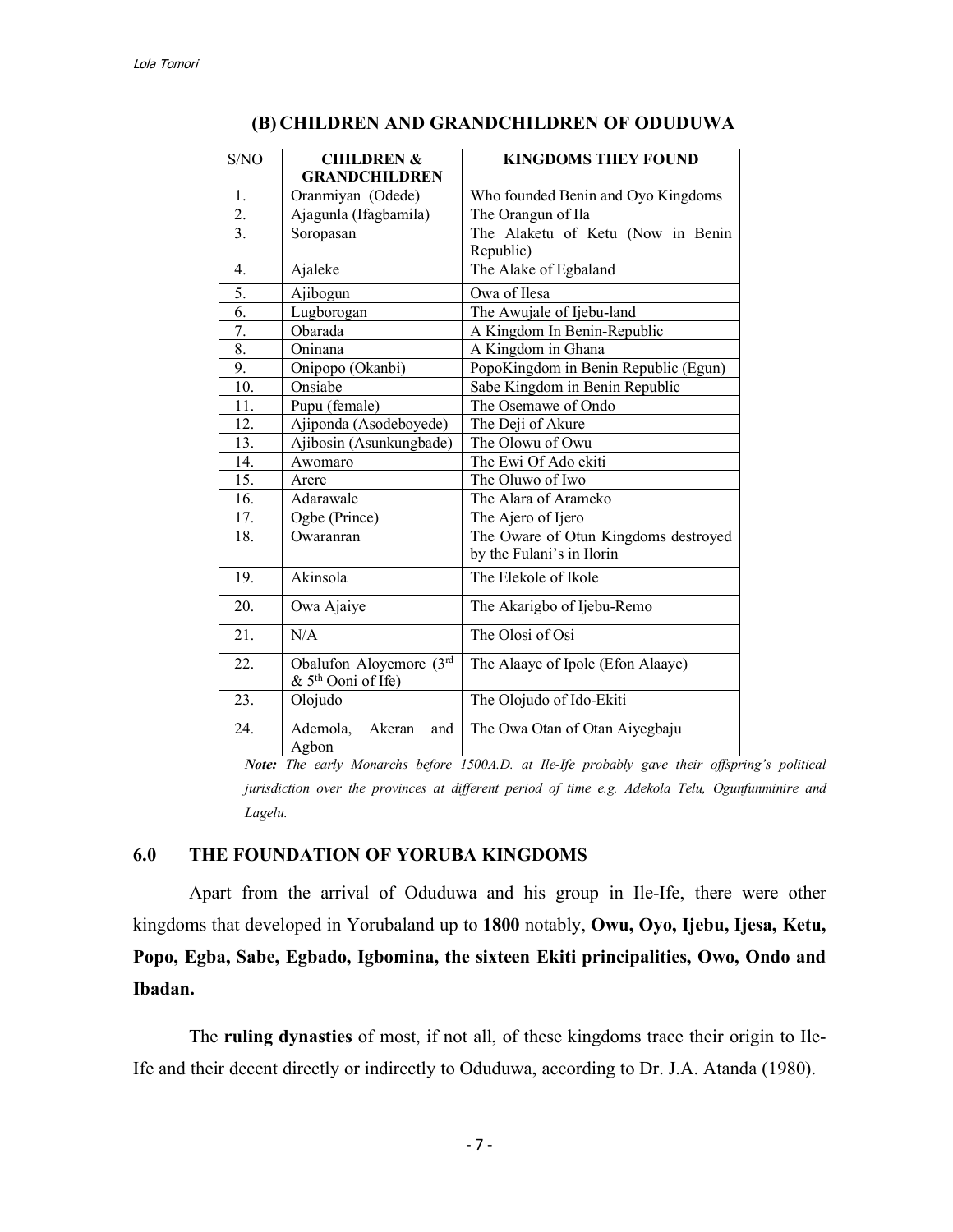## **(i) Owu kingdom:**

The first king was **Asunkungbade** whose mother **Iyunade Lawumi**, the eldest child of Oduduwa. He established Owu, in a grassland area a little north of the present Orile-Owu.

# **(ii) Kingdom of Oyo:**

The kingdom was the largest and the most powerful of the kingdoms ever established in Yorubaland and was founded by **Oranmiyan**. He settled at a place, after leaving close to River Niger within the territories of Nupe and Borgu, known as **Oko**. When he died, the work of consolidation was left to his sons, Dada Ajuwon a.k.a. Ajaka and Sango. It was Alaafin Sango that transferred the seat of government to **Oyokoro**.

#### **(iii) Ketu Kingdom:**

The founder of Ketu was **Sopasan** who left Ile-Ife, accompanied by his nephew called **Owe**. In their temporary sojourn at **Aro** where Sopasan died, six other kings ruled. Thereafter, the town of **Ketu** was founded by the seventh king called **Ede**. Ede and his followers overcome the people whom they met around Ketu.

## **(iv) Egba kingdom:**

Before they were forced to found Abeokuta between **1829 and 1830** by the allied army that occupied Ibadan aftermath of Owu wars that ended in **1825 A.D**, the Egba people occupied the forest region between the borders of **modern Oyo** and **Ijebuland.** They formed a federation rather than a united kingdom, according to Dr. J.A. Atanda, (1980). They were grouped into three as Egba Gbagura, Egba Oke-Ona and Egba Ake. There was, in fact, a fourth group of the Egba, known as the Egba Agbeyin subject to the **Ojoko of Kesi**, but this group later became absorbed into the Egba Ake.

Thus, the **Agura** based at **Ido** (now part of Ibadan) became the paramount head of Gbagura towns; similarly the **Osile** based at Oko (now in Ogbomoso District) became the paramount ruler among the Egba Oke Ona; while the **Alake** based at **Ake** became the head of the Egba Ake.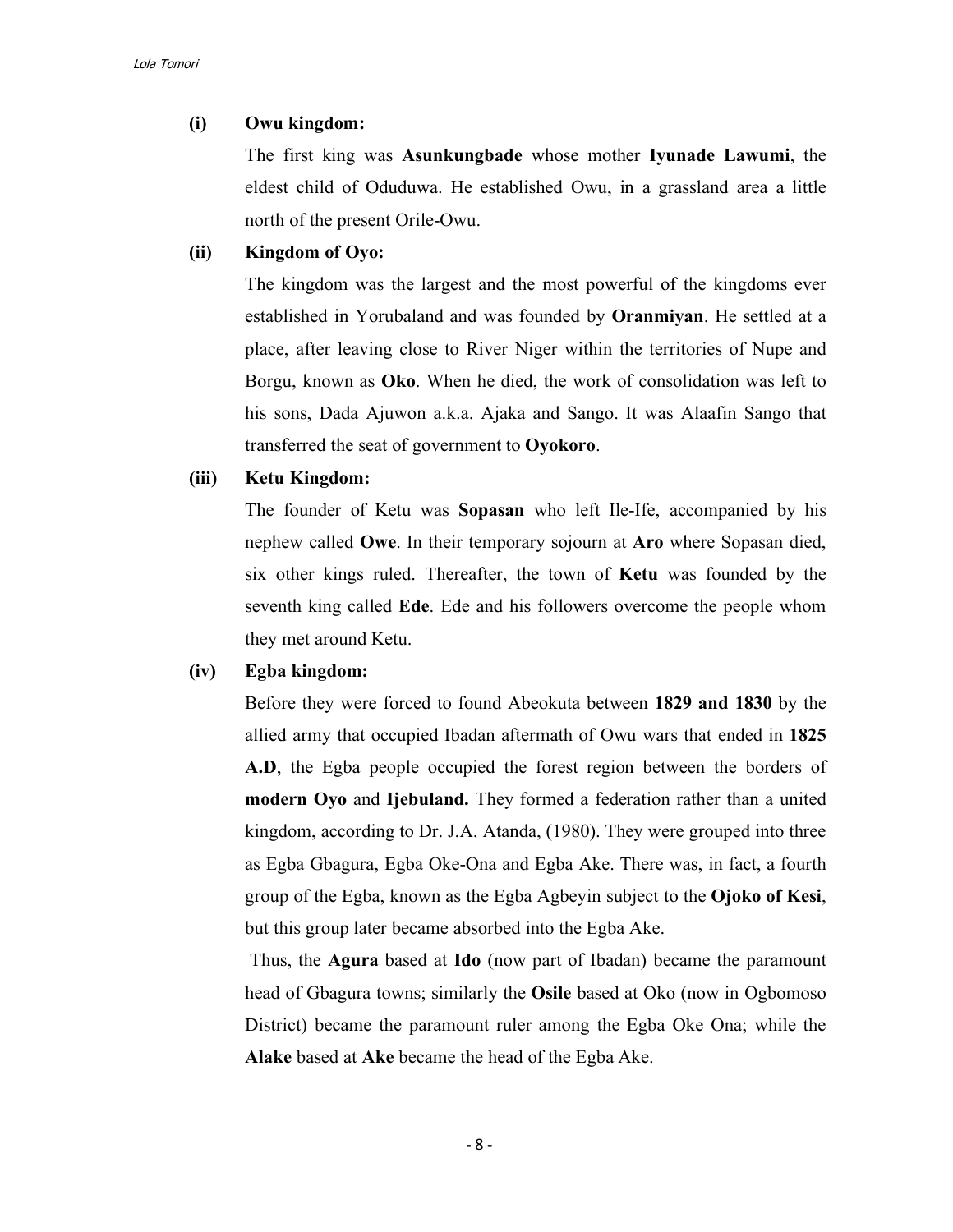# **(v) Kingdom of Ijebuland:**

According to tradition, its foundation resulted from three separate and successive migrations from Ile-Ife led by **Olu-Iwa** who claim to be from Waddai and gave his daughter in marriage to Oduduwa, the name of the daughter was **Gborowo** who gave birth to **Ogborogan** or **Lagborogan** through Oduduwa.

**Olu-Iwa** was accompanied by two warrior companions, called **Ajebu** and **Olode**. The town founded was named after Ajebu and Ode, now known and called **Ijebu-Ode.**

The second migration was led by Arizu and third by Ogborogan, afterwards called Obanta. *The leader of the third migration later became the Awujale of Ijebu Kingdom*.

**(vi) Ijesa kingdom:**

Its founder was **Ajibogun**, the Owa Obokun of Ilesa, his mother was **Saparakunmi**. He settled at **Igbadaye**, where he died. His successors moved on and settled first at **Ilowa**, then at **Ilamuren** and **Ilaye** before the fifth Owa finally chose Ilesa as the permanent capital. In the process he has to subjugate the previous ruler of the place who was then made the second in rank to the Owa with the title of **Obanla.**

# **(vii) Ila kingdom:**

Orangun, known as **Ifagbamila**, whose mother was **Adetunrin Anasin**, another wife of Oduduwa, was the founder of Ila.The Orangun was later recognized as the paramount ruler among a group of people known as Igbomina.

# **(viii) Lagos kingdom:**

Lagos was founded by a small group of migrants of Awori-Yoruba who first settled at **Iseri** under the leadership of **Olofin Ogunfunminire,** whose origin is traced to the royal family house (known as Sooko ) at Ile-Ife. From **Iseri** these migrants spread to **Ebute Meta**, then **Iddo** and finally to the **Island of Lagos**, founded by AROMIRE; the children of Olofin Ogunfunminire. Eko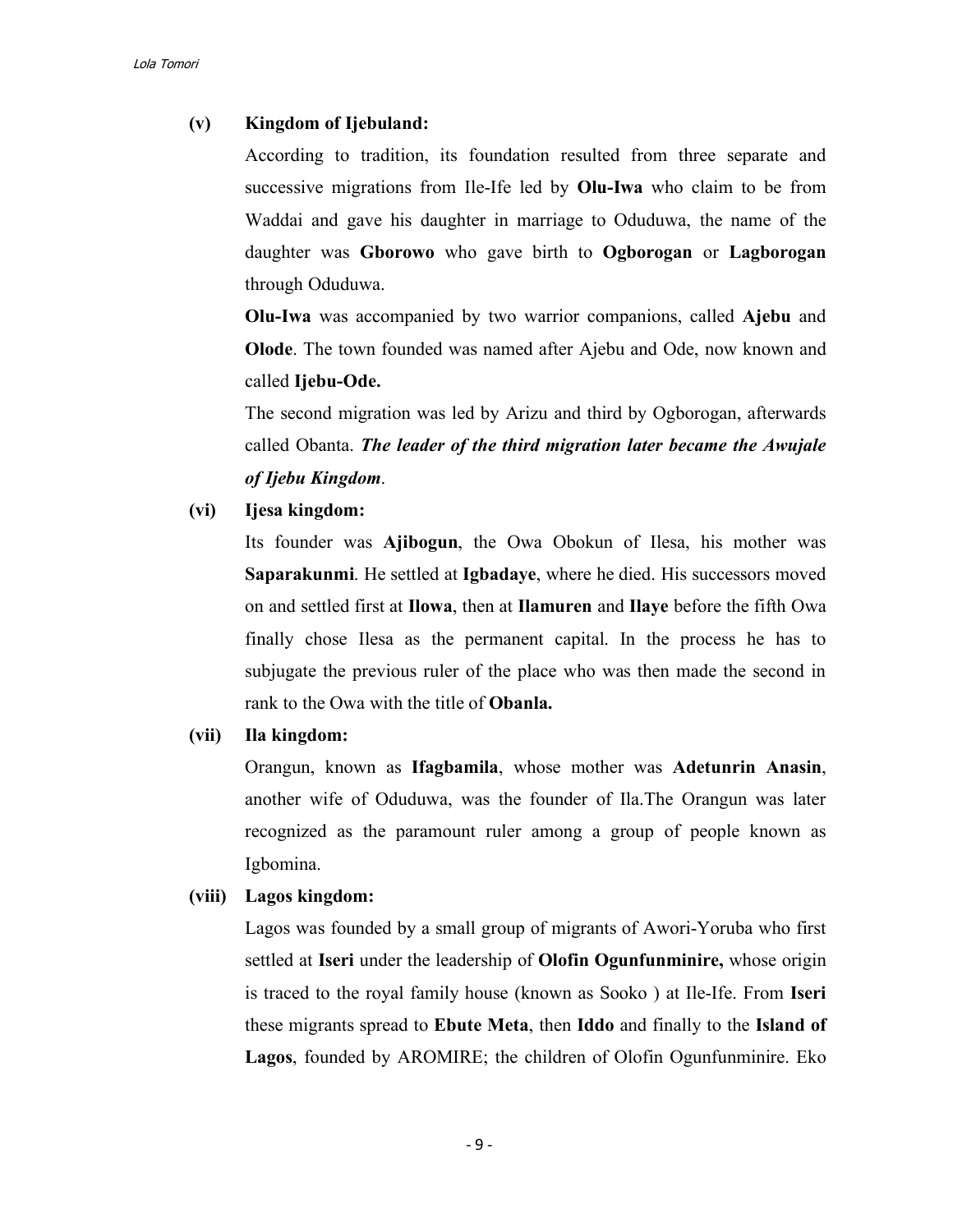was changed to Lagos in **1472 A.D.** when a Portuguese expedition led by **Ruy de Sequira** landed there.

**(ix) Ibadan City State**

The city was founded in the sixteenth (16) century at a time the Oyo people were returning from exile from **GBERE** in Ibariba country after **1542 AD.** Lagelu, the **Jagun Oshin of Ife Kingdom,** migrated to found **the first and second** Ibadan. He was made Jagun of Oyo Kingdom by Alaafin Obalokun (1590-1600), **and not Alaafin Sango** as claimed by His Imperial Majesty, Oba Adeyemi III in the Tribune of October 10, 2021. His son, Alaafin Ajagbo (1600 -1658) established the institution of the Aare Ona-Kakanfo in **1640 AD.** i.e The General Officer Commanding Imperial Oyo Army; the first incumbent being his friend from Iwoye, by name, Kokorogangan.

**The Third Ibadan** wa established when the allied army of Ife, Oyo, Ijebu and friendly Egba's occupied Ibadan, aftermath of the destruction of **Owu Ogbere** in **1825** while the Owu's migrated to join the Egba's in 1**834 A.D**

#### **6.0 URBANIZATION OF YORUBALAND**

Prior to the coming of the **Oduduwa group,** Ile-Ife was probably the sacred city of the **aborigines**. Yoruba traditions regard Ile-Ife not only as the centre of the world but also the place where all mankind was created. Information about the significance of Ile-Ife must have attracted **Oduduwa** there. On arrival, **Oduduwa** and his followers almost certainly assumed positions of authority either immediately or soon afterwards.

Numerically, the **immigrants** were probably relatively few. Moreover, it appears the aborigines put up limited resistance to the penetration and settlement of Oduduwa and his followers. If not, Yoruba tradition would have contained stories and epics of conquests both along the routes and on arrival in Yorubaland.

The ready acceptance and absorption of the Oduduwa group (immigrants) have been due to their high intelligence, dynamism and superior culture; and also to the liberal and progressive capacity of the aborigines to accommodate strangers and new ideas. The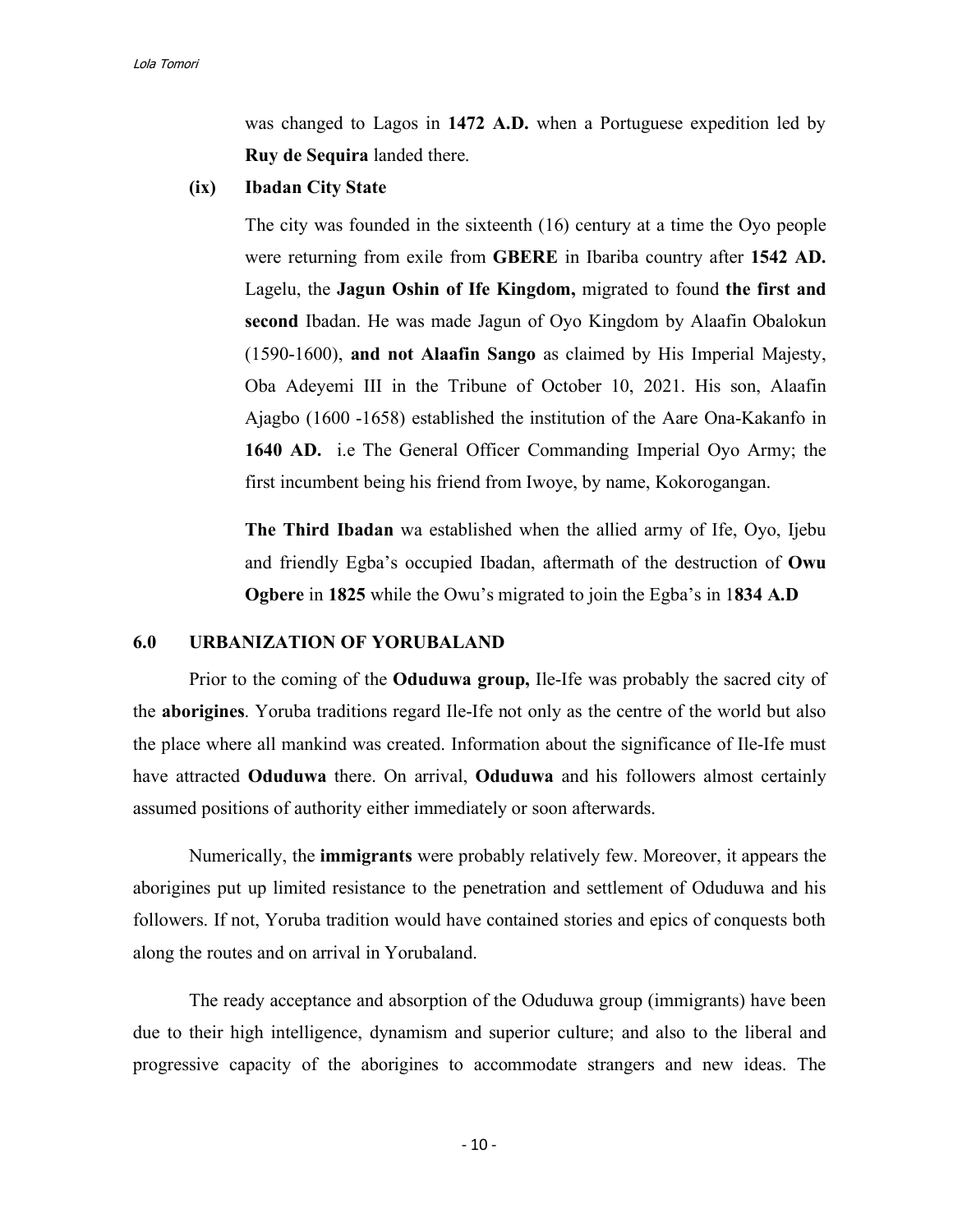richness of Yoruba culture is therefore due largely to the blending of the two cultural traditions evolved in different environment.

The period of Golden Age (1086-1793) is characterized as such because it witnessed the grandest cultural achievement of the Yoruba people:

- (i) The magnification of the divine-kingship;
- (ii) The establishment of many kingdoms including Oyo Empire;
- (iii) The flowering and building of cities; and
- (iv) Elaborate execution of art and sculpture

Urbanization of Yorubaland therefore, connotes civilization. Since the rise of the ancestral cities of the Near East some **5,500 years** ago, **urbanization has always been associated with civilization.** The **cultural history of Yorubaland in no exception.** The beginning of Yoruba cities marked the inception of the Yoruba Golden Age (1086-1793).

In addition to initiation of urbanization of Yorubaland, Oduduwa established a highly sophisticated *constitutional monarchy with well-defined system of separation of powers and checks and balances* based on an unwritten constitution. If the separation of powers was not made, the life and the liberty of the subjects would be exposed to arbitrary manipulation. Each organ of the government was a check upon the other.

However, the system of government differs from one community to another. It also varies in structures from leadership to the governed. For example, Ibadan modernized the hereditary monarchial system and evolved a republican system made up of the civil and the military traditional council and kingmakers. Ibadan also introduced women as headed by Iyalode into the system.

# 7.0 **THE TRADITIONAL PALACE:**

**The royal palace is a public edifice built and maintenance edifice built and maintained by the entire population of the kingdom it is therefore not the private property of the incumbent king (oba).** In terms of size and significance, the **ancient Yoruba Palaces** were the grandest residential unit in both the royal capital and its kingdom.